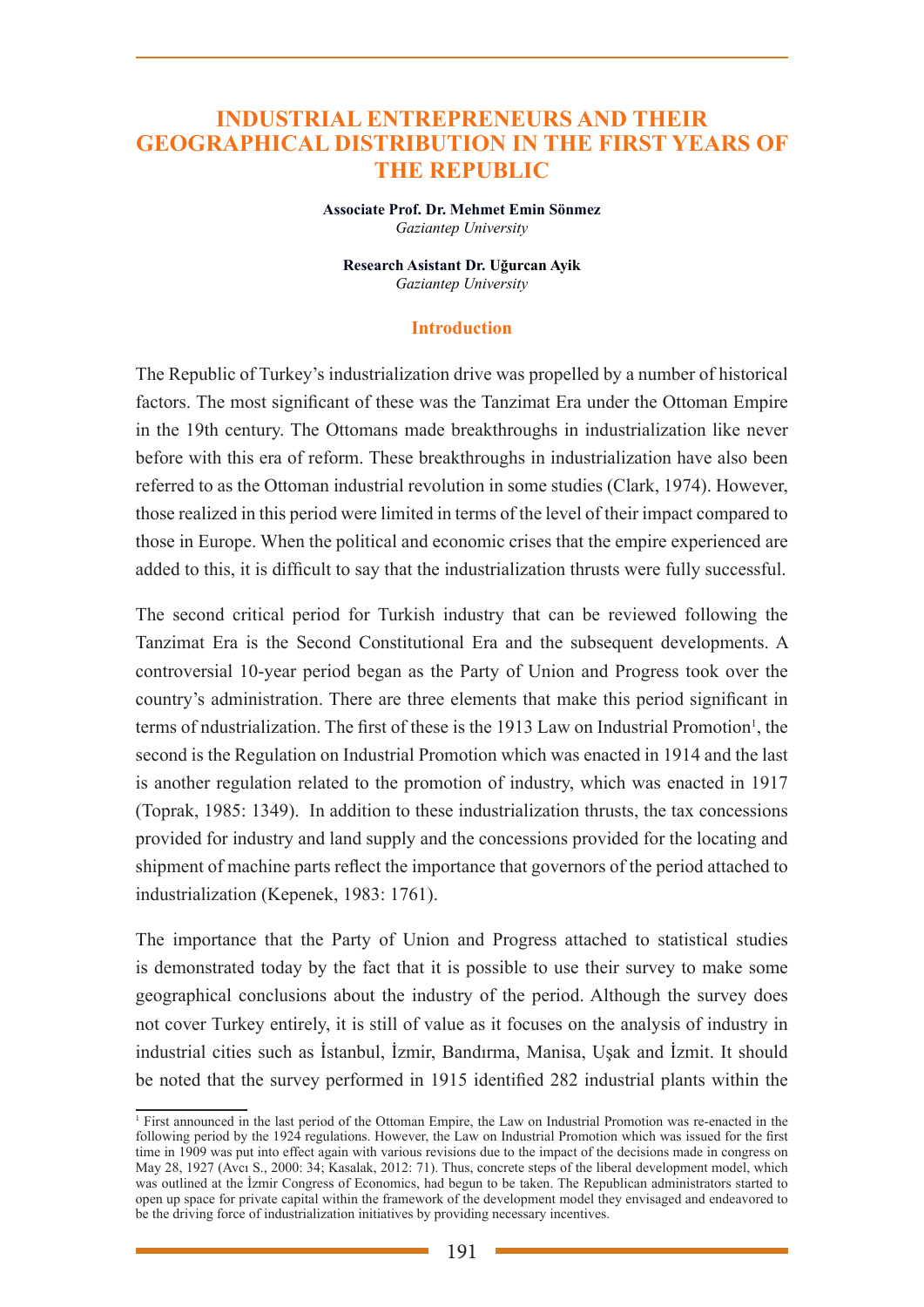Ottoman Empire. Of these, 155 were in İstanbul (55%), 62 were in İzmir (22%), and the remaining 65 were in other cities where a survey took place (Ökçün, 1997b: 13). The industrial legacy inherited by the founders of the country in the Early Republican Period was distributed disproportionately on a geographical basis and was not very impressive in terms of sufficiency. Another important factor shown by the survey is that İstanbul preserved its status as an industrial city into the 20th century.

However the aforementioned progress did not have a direct legacy on the first years of the Republic. The Ottoman Empire served as a market for the European economy and only had a complementary role for European industry with its production structure based on raw materials. In this respect, it cannot be stated that the Republic inherited a systematically industrialized country from the Ottoman Empire (İlkin, 1981: 93).

It would make sense to base the initiation of the industrialization movement policies in the first years of the Republic on the Izmir Congress of Economics<sup>2</sup> held even before the foundation of the Republic on February 17, 1923 and which Mustafa Kemal Atatürk also attended personally (Yücel, 2014: 6). The economic policies enacted under Atatürk can be divided historically into two periods: the period during which liberal policies were followed beginning with the proclamation of the Republic and lasting until 1929 when the global economic crisis began,<sup>3</sup> and the period of state-centric industrialization from 1929-1939 (Asiliskender, 2009: 154).

Although a liberal economic policy was followed in the 1923-1929 period, which we refer to as the first period, we cannot actually talk about a fully liberal economic policy. One of the most important reasons for this is the restrictive provisions of the Trade Agreement signed in addition to the Treaty of Lausanne. The fact that the Trade Agreement was based on the Ottoman customs tariff in 1916 on customs issues prevented the implementation of an effective statist policy in the five years after Lausanne (Boratov, 2015: 44). For this reason, the state made arrangements with minor intervention and nationalization moves to the economy in 1923-1929 period. As a matter of fact, in 1925, 22 factories (salt, gunpowder, oil, gasoline, etc.) were transferred to the Bank of Industry and Mines, which had been established by the state, and the railway lines of Ankara-Ulukışla and Mersin-Adana were purchased from their foreign owners and nationalized in 1928-1929 (Aktan, 1998: 34). Similarly, while the Alpullu Sugar Factory,

<sup>&</sup>lt;sup>2</sup> The first series of concrete measures and programs implemented by the founders of the Republic in order to ensure economic development was decided upon at an economic congress held in İzmir on February 17, 1923. The primary goal of the congress was to ensure that the political independence gained by the Republic in Lausanne was assured for the economy too. 1135 delegates from various parts of the country attended the congress, representing workers and employers in the fields of agriculture, trade and industry (İnan, 1989: 13-20). The main elements of Turkey's liberal model of development, which would last until 1929, were ultimately outlined at the İzmir Congress of Economics. <sup>3</sup> Some studies on the early Republican period disagree as to when the change in economic policies occurred. While the 1923-1929 period is considered to be a reflection of the Republic's liberal development thrusts in the literature, the 1929-1932 period is disputed. In some studies this period is considered as a transition period due to the expiration of some of the Treaty of Lausanne's sanctions (Sönmez, 2004), particularly those related to customs, while the 1933- 1939 period is considered to be the era in which statist development policies were predominantly effective. (Ardel, 1943; Yenal, 2003; Sönmez, 2004; Tokgöz, 2004; Boratov, 2006; Boratov, 2015). In this study, the 1929-1939 period as a whole is accepted as a time where a drive for statist development was made.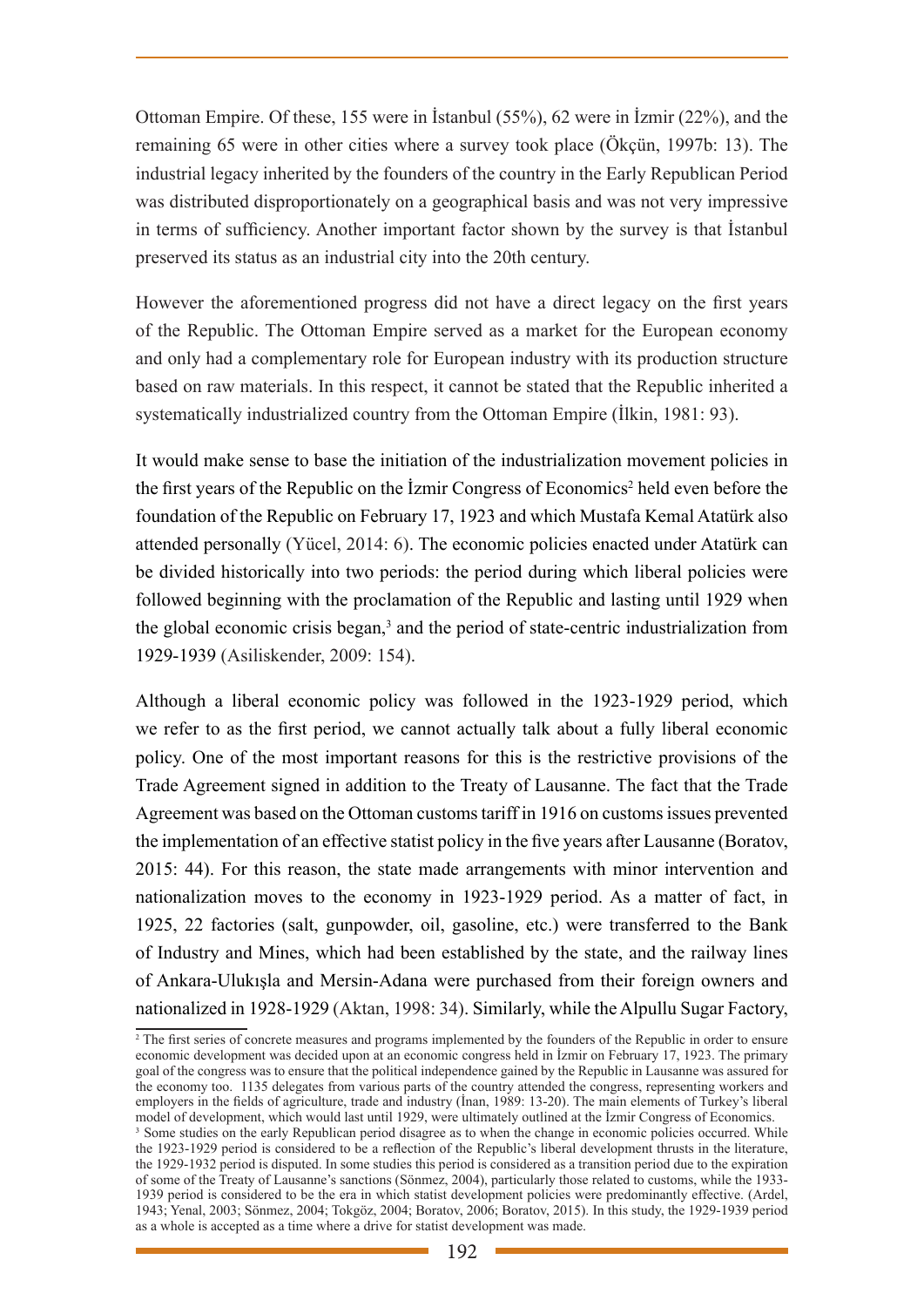the foundations of which were laid in 1925, was established by the state, the Uşak Sugar Factory, the foundations of which were laid in the same year was owned by a private enterprise. Therefore, even though the state supported and encouraged the private sector in the first years of the Republic, it also made significant investments in certain areas. However, it can be said that the private sector became much more prominent in this period, with efforts focused on encouraging the private sector. Indeed, the establishment of Türkiye İş Bankası (İş Bank of Turkey) in 1924 in order to promote the emergence of domestic investors was one of the important steps taken to encourage the private sector and to create national capital. Similarly, the Law on Industrial Promotion was revised in 1927 and the Customs Law was enacted in 1929 in order to accelerate the development of the private sector. This legalized the allocation of 10 hectares of unrequited land to initiatives that were deemed appropriate, exemption from earnings taxes and customs duties and charges, provision of communication capabilities and energy by the state, a 30% discount for companies during their period of incorporation on the transportation of tools and equipment procured from abroad, and raising of customs tariffs in order to protect domestic capital (Yücel, 2014: 15). These developments played an important role in the investments made in the first years of the Republic.

When these developments are taken into consideration, we see that in the early years of the Republic, which we identified as the first period, a liberal economic policy was supported, but the state was also try to be a router in the economy. The encouragement of the private sector in this period has led to the emergence of differing views among researchers. According to Keyder (1993) these laws allowed Turkey to integrate with the global economy, however Sönmez (1999) believes that they led to the enrichment of some people by the state (Asiliskender, 2009: 155).

Although the foundations of the second period of the industrial policies in the first years of the Republic were laid after the global economic crisis in 1929, we can say that such policies were implemented with the 1st Five-Year Industrial Plan in 1933. According to this new plan, the state decided to play a leading role in the industrialization of the country. For the purposes of the 1st Five-Year Industrial Plan, the *State Office of Industry*  was established by Law No. 2058 in 1932 in order to operate industrial facilities and the banking duties of the Turkish Bank of Industry and Mines *were transferred to the Industrial Credit Bank* through a law issued in the same year. Following these legal arrangements, the *General Directorate of Sümerbank* was established in 1933 through a special law. In other words, the government encouraged private sector investments in addition to engaging in economic activities. For example, when the enterprises benefiting from the Law on Industrial Promotion between 1932 and 1939 are examined, it is seen that the percentage of state organizations increased. Although the share of state enterprises benefiting from incentives had reached 10% by 1939, the size of these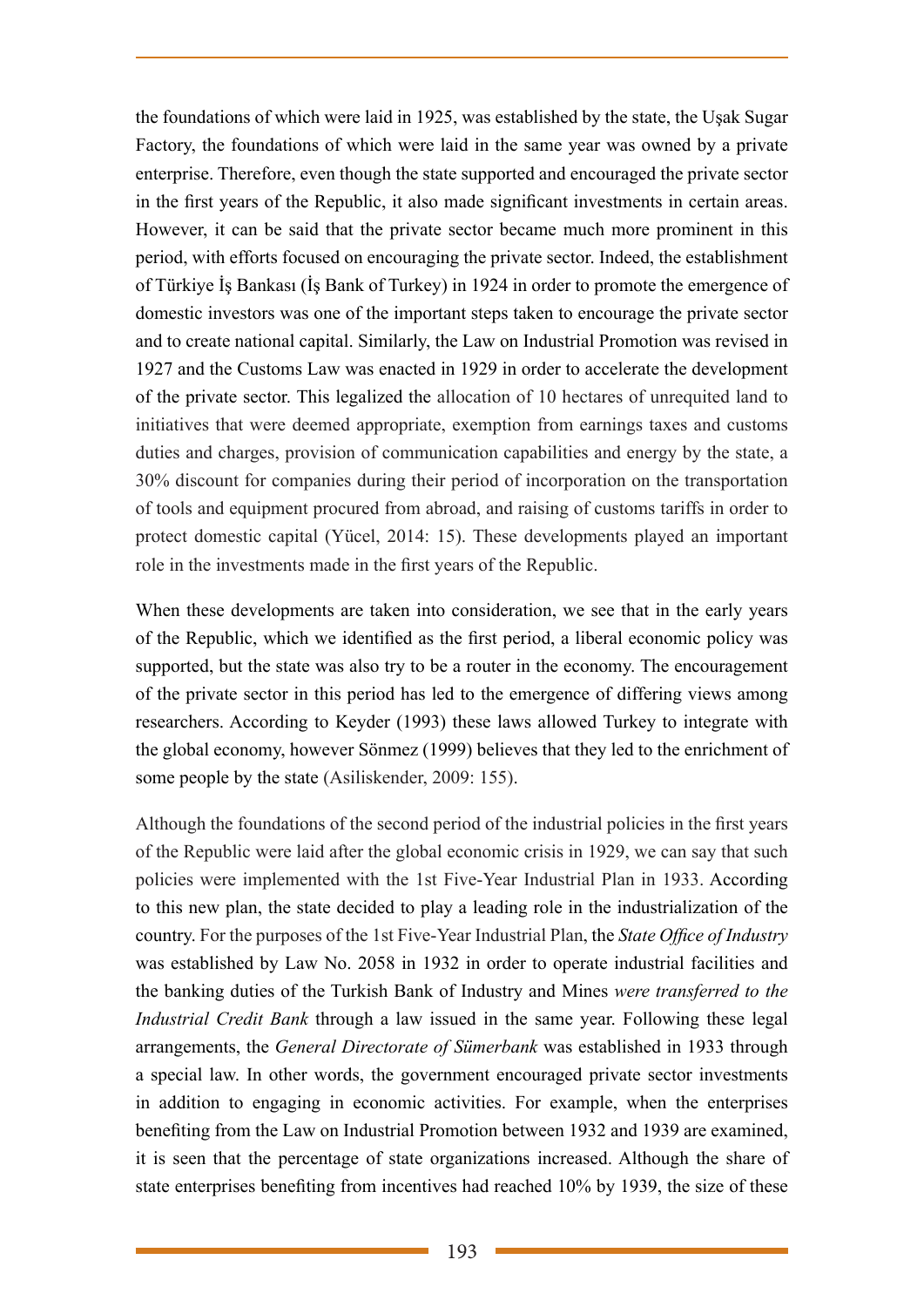enterprises and the added value they created were well above the remaining 90% of the private sector (Table 4).

As a result of the achievement of the projected goals of the 1st Five-Year Industrial Plan within a two-year period, a 2nd Industrial Plan was announced in September 1938 as a direct result of the Industry Congress, which was convened on January 20, 1936 (İnan, 1972: 3). The 2nd Five-Year Industrial Plan was more comprehensive than the first. The plan was designed to ensure that factories were spread across the whole of the country in line with transportation routes that would facilitate access to them. However, as a result of the state's prioritization of military investments due to the outbreak of World War II, the 2nd Industrial Plan was not able to be implemented (Özyurt, 1981: 128). Ultimately, the 1st and 2nd Industrial Plans (one in practice and the other in theory) were based on ensuring an geographically even distribution of development. Furthermore, while no private capital was included in the scope of the plans, there was no attempt to make direct interventions to prevent the development of private capital (İnan, 1972: 8). The steps that would determine the industrialization process of the Republic in the following periods are the 1946 Emergency Industry Plan and the 1947 Economic Development Plan. Although not implemented in practice, the 1947 Plan led to an approach that put the industrial and development thrusts that began in 1923 on the back burner and prioritized agriculture in development (Avcı S. 2000: 41). The 1947 Plan's break from industry and the idea of using Western assistance for the country's development opened the doors to the period that would last until the 1960s.

# **Development, Features and Geographical Distribution of Industry in the First Years of the Republic**

We know that when the Republican Period began the country inherited a small-scale industrial infrastructure from the Ottoman Empire. This created great difficulties for the newly established Republic of Turkey. The inadequacy of the industry built up under the Ottoman Empire and the lack of capital, transportation capabilities, infrastructure and resources necessitated the development of an industry based on agriculture and land in the first years of the Republic. Indeed, when we look at the 1927 Industrial Survey, the share of agricultural, weaving and land-based industrial facilities among the total industrial facilities is around 63%. By 1939, however, this rate was around 49%. Similarly, in 1927, chemical production plants made up around 1.07% of factories, but by 1939 this had increased to 21% (Tables 1-2). The same trend can be seen in the energy field as well. Therefore, although the rate of agricultural, weaving and land-based industrial facilities in the first years of the Republic was still high, we see that the chemicals industry in particular, along with heavy industry and the mining industry developed with the acceleration of the capital accumulation, the preparation of the industrial plan and the more efficient use of the Law on Industrial Promotion. The expansion of the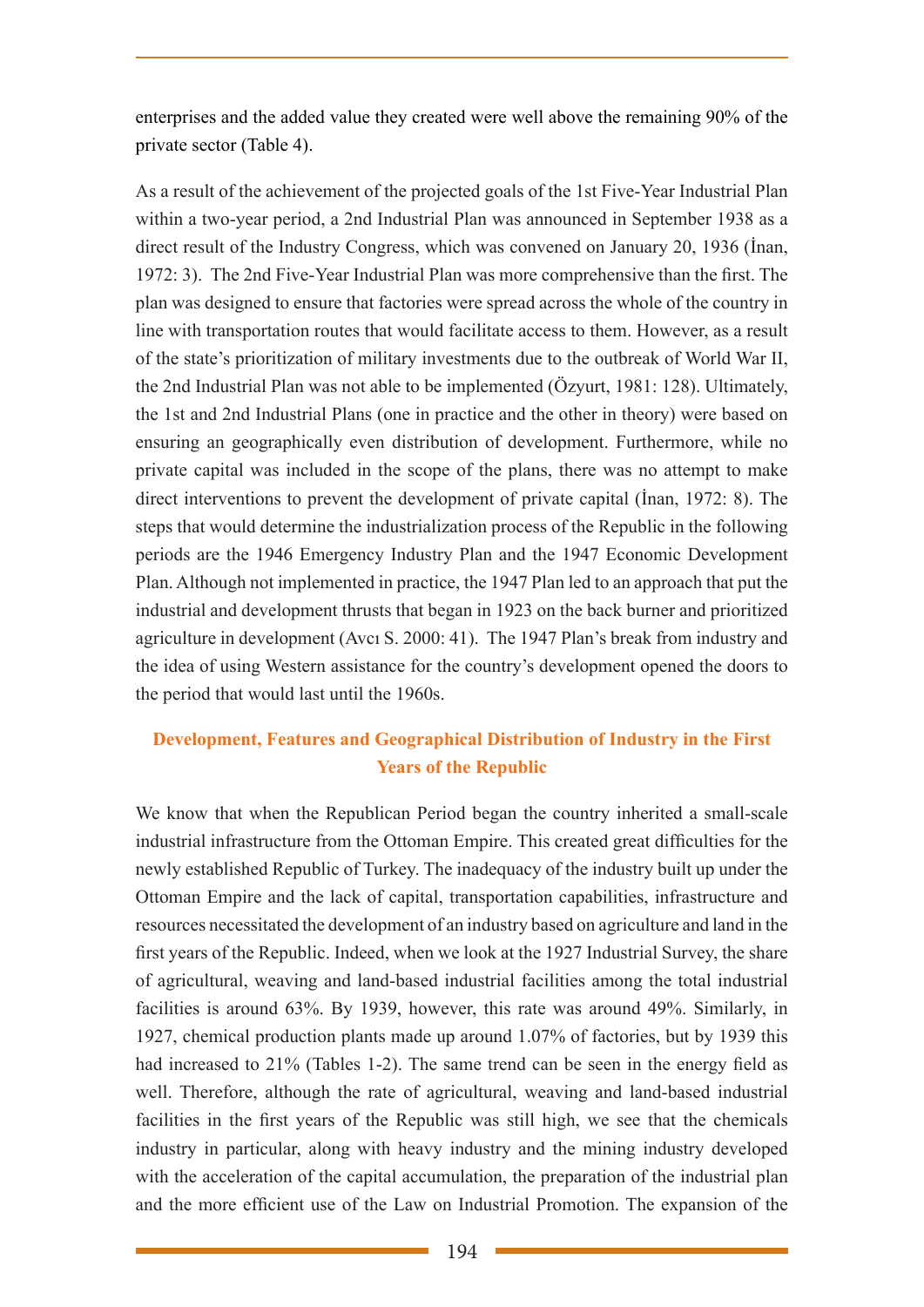railway network also affected the development and geographical distribution of these new industries.

| Twore it. Distribution of cubinesses and their employees in the $1/2$ , magnetial survey.<br><b>Industries</b> | Number of<br><b>Businesses</b> | $\frac{0}{0}$ | Number of<br><b>Employees</b> | $\frac{0}{0}$ |
|----------------------------------------------------------------------------------------------------------------|--------------------------------|---------------|-------------------------------|---------------|
| Mining                                                                                                         | 556                            | 0.85          | 18,932                        | 7.37          |
| Agriculture                                                                                                    | 28,439                         | 43.59         | 110,480                       | 43.01         |
| Weaving                                                                                                        | 9,353                          | 14.34         | 48,025                        | 18.70         |
| Timber                                                                                                         | 7,896                          | 12.10         | 24,264                        | 0.45          |
| Paper and Cardboard                                                                                            | 348                            | 0.53          | 2,792                         | 1.09          |
| Mining, Machine Repair and Manufacturing                                                                       | 14,752                         | 22.61         | 33,866                        | 13.18         |
| <b>Building Construction</b>                                                                                   | 2,877                          | 4.41          | 12,345                        | 4.81          |
| Chemicals                                                                                                      | 697                            | 1.07          | 3,107                         | 1.21          |
| Electricity                                                                                                    | 90                             | 0.14          | 1,350                         | 0.52          |
| Other Industries                                                                                               | 237                            | 0.36          | 1,694                         | 0.66          |
| Total                                                                                                          | 65,245                         | 100           | 256,855                       | 100           |

Table 1. Distribution of businesses and their employees in the 1927 Industrial Survey.

| Table 2. Major industrial facilities that entered into operation or whose foundations were laid under |  |                        |  |  |  |
|-------------------------------------------------------------------------------------------------------|--|------------------------|--|--|--|
|                                                                                                       |  | Mustafa Kemal Atatürk. |  |  |  |

| <b>Name of Company</b>                  | Location   | Region                   | Date of<br>Incorporation | Sub-Sector                                                         | Incorporation<br><b>Status</b> |
|-----------------------------------------|------------|--------------------------|--------------------------|--------------------------------------------------------------------|--------------------------------|
| Cartridge factory                       | Ankara     | Central Anatolia         | 1924                     | Chemical materials and products                                    |                                |
| Gölcük Shipyard                         | İzmit      | Marmara                  | 1924                     | Other transportation vehicles                                      |                                |
| Besler chocolate and<br>biscuit factory | İstanbul   | Marmara                  | 1924                     | Food products and beverages                                        | Private                        |
| Cav bicycle factory                     | İstanbul   | Marmara                  | 1925                     | Metal goods industry                                               | Private                        |
| Şakir Zümre armory                      | İstanbul   | Marmara                  | 1925                     | Base metal industry                                                | Private                        |
| Aircraft station                        | Eskisehir  | Central Anatolia         | 1925                     | Other transportation vehicles                                      | Public                         |
| Ammunition factory                      | Kırıkkale  | Central Anatolia         | 1926                     | Chemical materials and products                                    | Public                         |
| Kup cement plant                        | İstanbul   |                          | 1926                     | Chemical materials and products                                    | Private                        |
| Alpullu sugar factory                   | Kırklareli | Marmara                  | 1926                     | Food products and beverages                                        | Public and<br>private          |
| Sugar factory                           | Usak       | Aegean                   | 1926                     | Food products and beverages                                        | Private                        |
| Heroin factory                          | İstanbul   | Marmara                  | 1926                     | Chemical materials and products                                    | Private                        |
| Bünyan carpet yarn<br>factory           | Kayseri    | Central Anatolia         | 1927                     | Textile products                                                   | Private                        |
| Kılıçoğlu tile factory                  | Eskişehir  | Central Anatolia         | 1927                     |                                                                    | Private                        |
| Adana Hosiery**                         | Adana      | Mediterranean            | 1927                     | Textile products                                                   |                                |
| Power plant and steel<br>factory        | Kırıkkale  | Central Anatolia         | 1928                     | Base metal industry                                                |                                |
| Cement plant                            | Ankara     | Central Anatolia         | 1928                     | Chemical materials and products                                    |                                |
| Güzel Rakı factory                      | Isparta    | Mediterranean            | 1928                     | Food products and beverages                                        | Private                        |
| Yarn factory                            | Isparta    | Mediterranean            | 1928                     | Textile products                                                   | Private                        |
| Power plant                             | Malatya    | Eastern Anatolia         | 1928                     | Electrical machines and devices<br>not classified in another group |                                |
| Hosiery                                 | Gaziantep  | Southeastern<br>Anatolia | 1928                     | Textile products                                                   |                                |
| Electric plant                          | İstanbul   | Marmara                  | 1928                     | Electrical machines and devices<br>not classified in another group |                                |
| Gasworks                                | Ankara     | Central Anatolia         | 1929                     | Coke, unrefined petroleum<br>products, and nuclear fuels           |                                |
| Ford auto assembly<br>site              | İstanbul   | Marmara                  | 1929                     | Motorized land vehicles and<br>trailers                            | Private                        |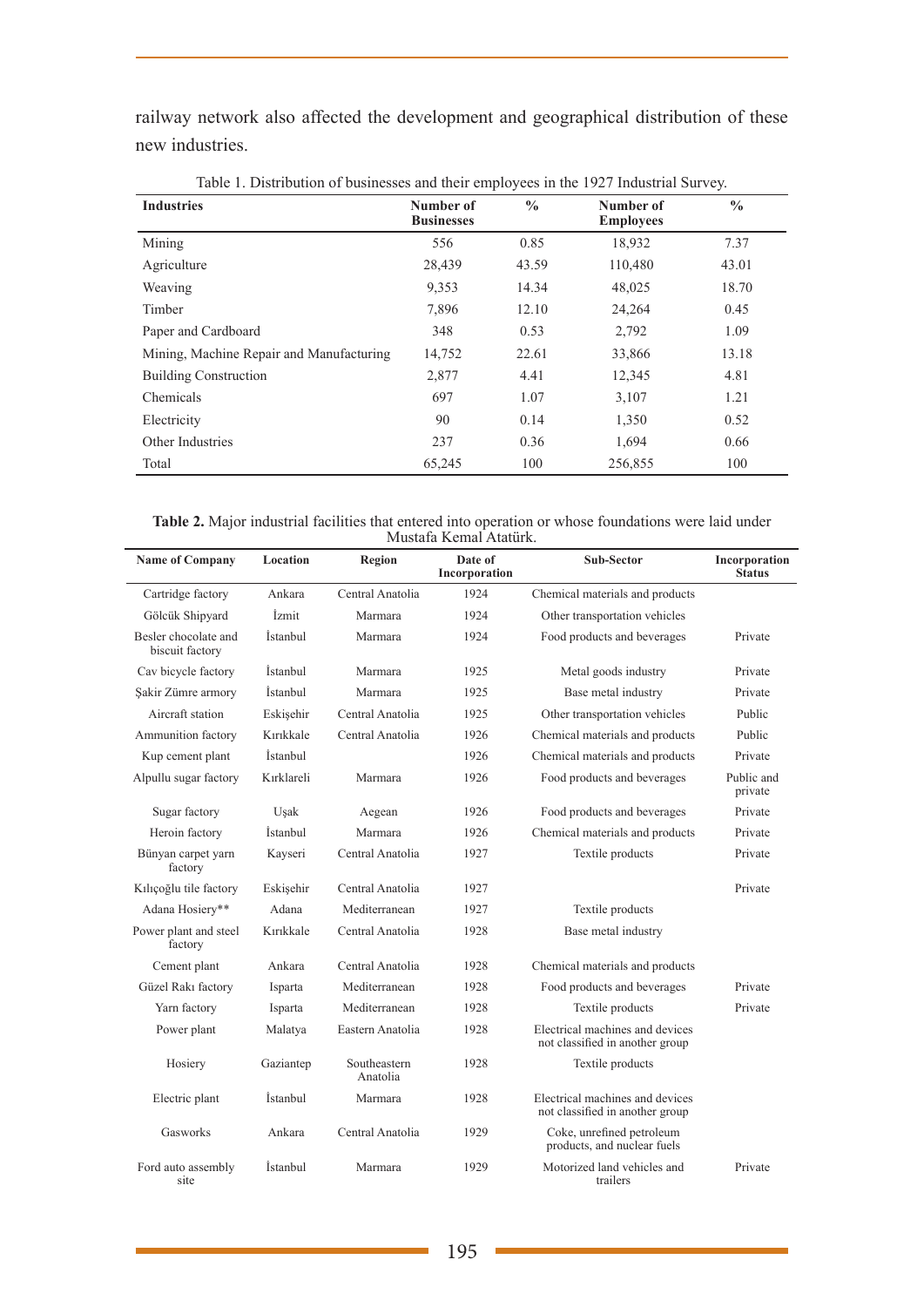| Sawmill                                                          | Sinop           | <b>Black Sea</b> | 1929 | Furniture and other products not<br>classified in another group    |         |
|------------------------------------------------------------------|-----------------|------------------|------|--------------------------------------------------------------------|---------|
| Cement plant                                                     | Istanbul        | Marmara          | 1929 | Chemical materials and products                                    | Private |
| Hydroelectric Power<br>Plant                                     | Trabzon         | <b>Black Sea</b> | 1929 | Electrical machines and devices<br>not classified in another group | Private |
| Heroin factory<br>(medical)<br>pharmaceuticals and<br>chemicals) | Istanbul        | Marmara          | 1929 | Chemical materials and products                                    |         |
| Heroin factory                                                   | Istanbul        | Marmara          | 1929 | Chemical materials and products                                    |         |
| Koska factory                                                    | <i>Istanbul</i> | Marmara          | 1930 | Food products and beverages                                        | Private |
| Liqueur and cognac<br>factory                                    | <i>Istanbul</i> | Marmara          | 1930 | Food products and beverages                                        | Public  |
| Raki factory                                                     | Tekirdağ        | Marmara          | 1931 | Food products and beverages                                        |         |
| Kayaş capsule<br>factory                                         | Ankara          | Central Anatolia | 1931 | Chemical materials and products                                    |         |
| Sugar factory                                                    | Eskişehir       | Central Anatolia | 1933 | Food products and beverages                                        | Public  |
| Cement plant                                                     | İstanbul        | Marmara          | 1933 | Chemical materials and products                                    |         |
| Nuri Kıllıgil<br>ironware factory                                | <i>Istanbul</i> | Marmara          | 1933 | Base metal industry                                                | Private |
| Turhal sugar factory                                             | Tokat           | <b>Black Sea</b> | 1934 | Food products and beverages                                        | Public  |
| Milk factory                                                     | <b>Bursa</b>    | Marmara          | 1934 | Food products and beverages                                        |         |
| Coal washing factory                                             | Zonguldak       | <b>Black Sea</b> | 1934 | Coke, unrefined petroleum<br>products, and nuclear fuels           | Public  |
| Bodrum sponge<br>processing factory*                             | Muğla           | Aegean           | 1934 |                                                                    | Public  |
| Ankara, Konya,<br>Sivas, Eskişehir<br>wheat silos                |                 | Central Anatolia | 1934 | Food products and beverages                                        |         |
| Keçiborlu sulfur<br>factory**                                    | Isparta         | Mediterranean    | 1935 | Coke, unrefined petroleum<br>products, and nuclear fuels           | Public  |
| Hard coal factory                                                | Zonguldak       | <b>Black Sea</b> | 1935 | Coke, unrefined petroleum<br>products, and nuclear fuels           |         |
| Paşabahçe Şişecam<br>(bottle and glass)<br>factory*              | Istanbul        | Marmara          | 1935 |                                                                    | Public  |
| Sümerbank Kayseri<br>mill*                                       | Kayseri         | Central Anatolia | 1935 | Textile products                                                   | Public  |
| Gunpowder, rifle and<br>canon factories                          | Kırıkkale       | Central Anatolia | 1936 | Chemical materials and products                                    | Public  |
| Nuri Demirağ aircraft<br>factory                                 | Istanbul        | Marmara          | 1936 | Other transportation vehicles                                      | Private |
| Ankara Cubuk dam                                                 | Ankara          | Central Anatolia | 1936 |                                                                    |         |
| Şark Kromları<br>enterprise                                      | Elazığ          | Eastern Anatolia | 1936 | Coke, unrefined petroleum<br>products, and nuclear fuels           |         |
| Wine distillery                                                  | Isparta         | Mediterranean    | 1936 | Food products and beverages                                        | Private |
| Turkish anthracite<br>and briquette<br>factory*                  | Zonguldak       | <b>Black Sea</b> | 1936 | Coke, unrefined petroleum<br>products, and nuclear fuels           | Public  |
| Rose oil factory*                                                | Isparta         | Mediterranean    | 1936 | Chemical materials and products                                    | Public  |
| İzmit Sümerbank<br>cellulose and paper<br>factory*               | İzmit           | Marmara          | 1936 |                                                                    | Public  |
| Ereğli mill*                                                     | Konya           | Central Anatolia | 1937 | Textile products                                                   | Public  |
| Nazilli Sümerbank<br>mill*                                       | Aydın           | Aegean           | 1937 | Textile products                                                   | Public  |
| Merinos wool<br>industry weaving<br>mill*                        | <b>Bursa</b>    | Marmara          | 1938 | Textile products                                                   | Public  |
| Artificial silk mill*                                            | Bursa           | Marmara          | 1938 | Textile products                                                   | Public  |
| Iron and steel plant*                                            | Karabük         | Black Sea        | 1939 | Base metal industry                                                | Public  |

÷,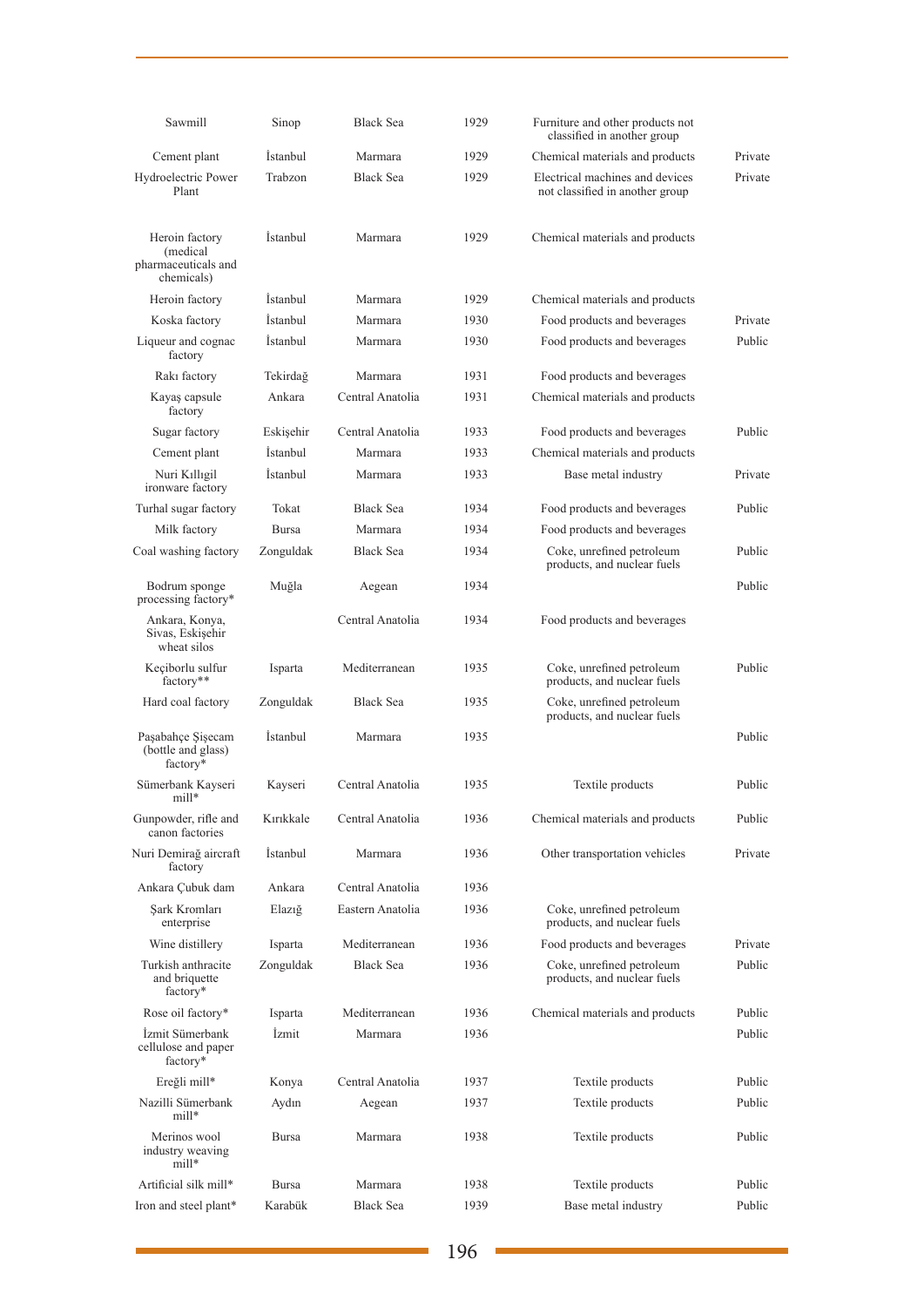| Fabric and silk mill*               | Malatya       | Eastern Anatolia | 1939 | Textile products                | Public |
|-------------------------------------|---------------|------------------|------|---------------------------------|--------|
| Tekel factory***                    | Malatya       | Eastern Anatolia | 1939 | Tobacco products                | Public |
| Tekel factory***                    | <b>Bitlis</b> | Eastern Anatolia | 1940 | Tobacco products                | Public |
| Divriği Etibank iron<br>enterprises | <b>Sivas</b>  | Central Anatolia | 1939 | Base metal industry             | Public |
| Chlorine and alkaline<br>factory*** | İzmir         | Aegean           | 1944 | Chemical materials and products |        |
| Cement plant***                     | <b>Sivas</b>  | Central Anatolia | 1943 | Chemical materials and products | Public |

In the first years of the Republic an attempt was made to compensate the insufficiency of private capital in particular with state incentives. For this purpose, the Law on Industrial Promotion was revised and started to be used more effectively. The positive effects of this were seen in a short period of time. Indeed, when the Republic was established, a total of 341 industrial enterprises were benefiting from the Law on Industrial Promotion. This number increased by approximately 4.5 times and reached 1473 in a very short 9-year period between 1923 and 1932 after the establishment of the Republic (Table 3).

Table 3. Number of enterprises benefiting from the Law on Industrial Promotion between 1923 and 1932 (DİE, 1973, p. 166).

| <b>Year of Incorporation</b> | <b>Number of Businesses</b> |  |
|------------------------------|-----------------------------|--|
| Before 1923                  | 341                         |  |
| 1923                         | 34                          |  |
| 1924                         | 63                          |  |
| 1925                         | 101                         |  |
| 1926                         | 141                         |  |
| 1927                         | 140                         |  |
| 1928                         | 157                         |  |
| 1929                         | 118                         |  |
| 1930                         | 106                         |  |
| 1931                         | 140                         |  |
| 1932                         | 88                          |  |
| Unknown                      | 44                          |  |
| Total                        | 1473                        |  |

The number of enterprises benefiting from the Law on Industrial Promotion increased, especially after the preparation of the 1st Industry Plan and hence the increase of the state's impact on investments. The number of industrial plants, which were 1473 in 1932, had reached 8702 by 1939. In the same period, the number of state enterprises benefiting from the Law on Industrial Promotion had also increased significantly. In fact, while the number of state enterprises benefiting from the Law on Industrial Promotion was 2.1% of all enterprises in 1932, this rate increased to 9.7% in 1939 (Table 4). Hence, it is seen that statist policy's influence on the economy had increased<sup>4</sup>.

<sup>4</sup> One of the main propositions of this study is that, the state has directed the economy of the country with an experience of industrialization that is closed in 1929 belongs to the effect of the process started with the economic crisis of the world. However, there are studies in literature that bring different perspectives to this period. According to (Pamuk, 2007), the state's tendency to grow in contrast to the general contraction in the world is explained in a number of details in the 1930s. The related study explains the revival of urban economy in two parameters. The first is the protectionist policy implemented by the state, while the other is the strong contribution of the agricultural sector. In the end, the study presents an alternative approach model outside the perspective of statist industrialization.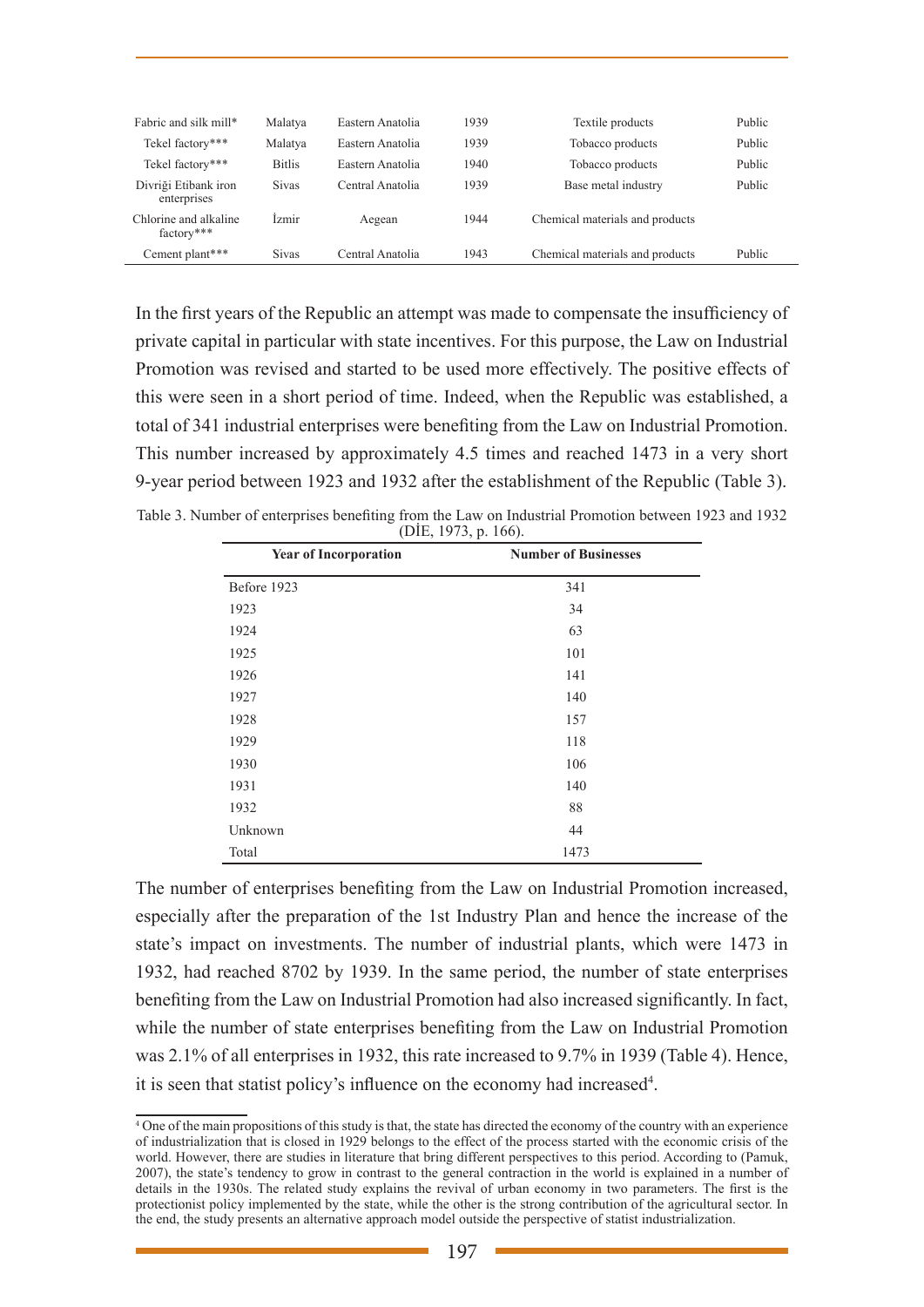| <b>Years</b> | Number of enterprises within the<br>scope of the Law on Industrial Pro-<br>motion | Number of state enterprises<br>within the scope of the Law on<br><b>Industrial Promotion</b> | Percentage of state<br>enterprises |
|--------------|-----------------------------------------------------------------------------------|----------------------------------------------------------------------------------------------|------------------------------------|
| 1932         | 1473                                                                              | 31                                                                                           | 2.1                                |
| 1933         | 1397                                                                              | 36                                                                                           | 2.5                                |
| 1934         | 1310                                                                              | 38                                                                                           | 2.7                                |
| 1935         | 1161                                                                              | 56                                                                                           | 4.8                                |
| 1936         | 1101                                                                              | 86                                                                                           | 7.8                                |
| 1937         | 1116                                                                              | 89                                                                                           | 7.9                                |
| 1938         | 1103                                                                              | 104                                                                                          | 9.4                                |
| 1939         | 1144                                                                              | 111                                                                                          | 9.7                                |
| <b>Total</b> | 8702                                                                              | 551                                                                                          | 6.3                                |

**Table 4.** Number of enterprises benefiting from the Law on Industrial Promotion between 1932 and 1939 (KASALAK, 2012, s. 75).

Industrial development naturally reflected upon the industrial index of the new Republic of Turkey. The preparation of the 1st Industrial Plan in particular, accelerated this process. For example, the annual industry index in Turkey in 1930 was 106, which was above the global average. While the effects of the 1929 economic crisis were felt significantly throughout the world until 1935, in contrast, in Turkey a continuous rise in the industrial index was experienced. This situation was overcome in Turkey to a great extent through the adoption of the statist model against the crisis. Indeed, while the global industrial index stood at 92 in 1935, it was 141 in Turkey. And when the global industrial index rose to 119 in 1939, this value in Turkey was 196 (Table 5). Therefore, it can be said that the industrial policies under Atatürk changed according to the conditions of the period and were ultimately successful.

| Year | <b>Turkey</b> | The world |
|------|---------------|-----------|
| 1929 | 100           | 100       |
| 1930 | 106           | 86        |
| 1931 | 112           | 76        |
| 1932 | 118           | 65        |
| 1933 | 131           | 75        |
| 1934 | 141           | 80        |
| 1935 | 141           | 92        |
| 1936 | 149           | 102       |
| 1937 | 165           | 110       |
| 1938 | 174           | 96        |
| 1939 | 196           | 119       |

Table 5. Industrial production indices in Turkey and the world.  $(1929=100)$ 

The new Republic of Turkey's commitment to economic policies and tendency to adapt to contemporary issues also made its mark on transportation. As a matter of fact, there was a close relationship between the distribution of industrial facilities and transportation in the first years of the Republic. In transportation, the concentration was on the railways, which provided the most convenient mode of transportation for the conditions of that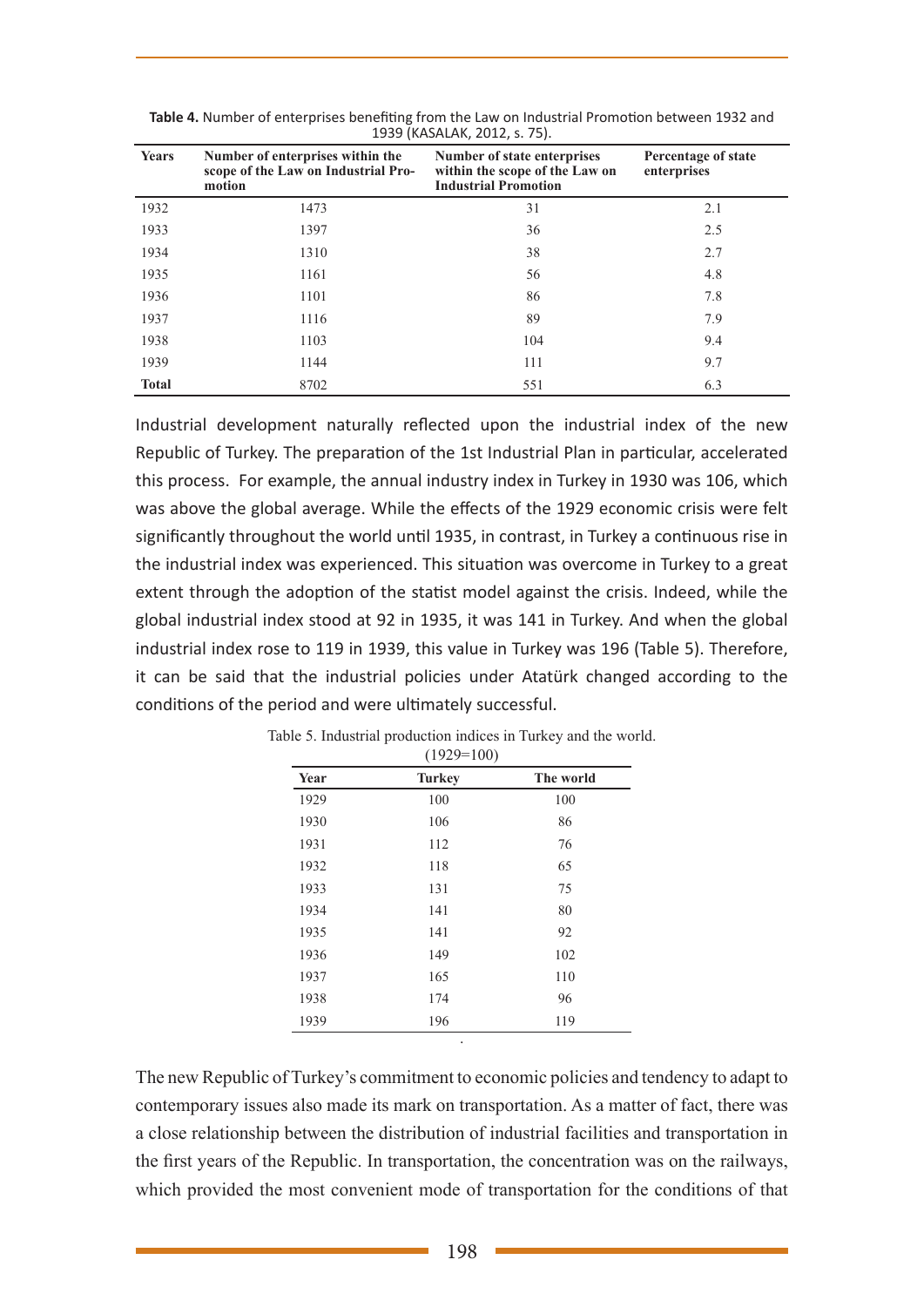period<sup>5</sup>. In fact, much like the industrial field, it would be hard to argue that the young Republic established in 1923 inherited a shining legacy from the Ottoman Empire in terms of transportation, particularly in terms of rail. The railroads inherited from the Ottoman Empire were insufficient in terms of quantity and were worn and of poor quality due to excessive use during successive wars (Çolak, 2013: 346). In 1923, the country had approximately 4000km of railway line (TCDD [Turkish State Railways],  $2018$ ), all of which had been built by foreign capital groups<sup>6</sup>. Given this situation, the need for a radical change in the country's transportation policies was first mentioned at the İzmir Congress of Economics, which was convened in İzmir on February 17, 1923 (İnan, 1982: 13). The emphasis that President of the Congress Mahmut Esat Bozkurt placed on transportation and the railways in particular in his opening speech at the congress is highly significant in this respect (İnan, 1989: 81). However, it cannot be said that the national investments required for the railways were made in the first years of the Republic. This is due to the large capital investments needed. For this reason, the founders of the Republic who were aware that they could not build the railroads at their own expense during the Lausanne negotiations, gave some privileges to the Chester group (Arslan, 2010: 70). Although this concession was canceled later on due to some political disagreements, it is a concrete reflection of the fact that there was no opposition to using foreign capital for railway construction (Ökçün, 1997a: 9; Avcı, 2014: 47). Therefore, it can be reasoned that the founders of the Republic were resigned to accepting foreign investments in order to overcome this obstacle, provided that they did not hurt the interests of the country<sup>7</sup> (Yıldırım, 1996: 388).

When we look at the geographical distribution of the approximately 4000km of track built by foreign capital, we see a tree-like structure that extends from the coast towards inland areas. This structure of the railways was a structure that served the interests of foreign states rather than those of the country (Yıldırım, 1996: 389). The transformation of the Ottoman Empire into a semi-colony selling raw materials abroad and buying processed finished goods in its later periods was the leading factor that created this situation (Kili, 1998: 87; Boratov, 2015: 19-20). The Republican administrators achieved a number of breakthroughs to accelerate the development of the country and to develop the railways, which they considered to be complementary to the attempt at economic development, led by industry in particular. Although slow, with the law enacted in 1924, the process of

<sup>5</sup> The 4000km of railway line already in place and the lack of vehicles, fuel and infrastructure on the roads in the first years of the Republic, along with the possibility of transporting large quantities of freight via rail made the development of the railway network rational and necessary under the conditions of that period.

<sup>6</sup> It is possible to understand the role of the railroads in the hands of foreigners in the economic indicators of the country by looking at the macroeconomic indicators in the late Ottoman period. In the 1910s, the foreign major within the borders of the National Pact was 5 billion 711 million kurus. In 1914, the profit share transferred to 228 million foreigners was transferred to foreign countries with 3.112.000.000 Ottoman liras, 2024 million of which was foreign trade deficit and the rest was foreign debt interest. This figure shows that 14.8% of the income goes to foreign economies. As a matter of fact, railways are the leading sectors with a rate of 58%. Electricity, tram, water, port, industry, trade, mines are followed by banking and insurance the railway (DIE, 1973: 19-20).

<sup>7</sup> The foreign capital was necessary because of the absence of a national bourgeoisie and national capital in the first years of the Republic. In fact, at the İzmir Economic Congress, Atatürk stated in his speech that foreign capital is useful and necessary for the country (İnan, 1989: 65).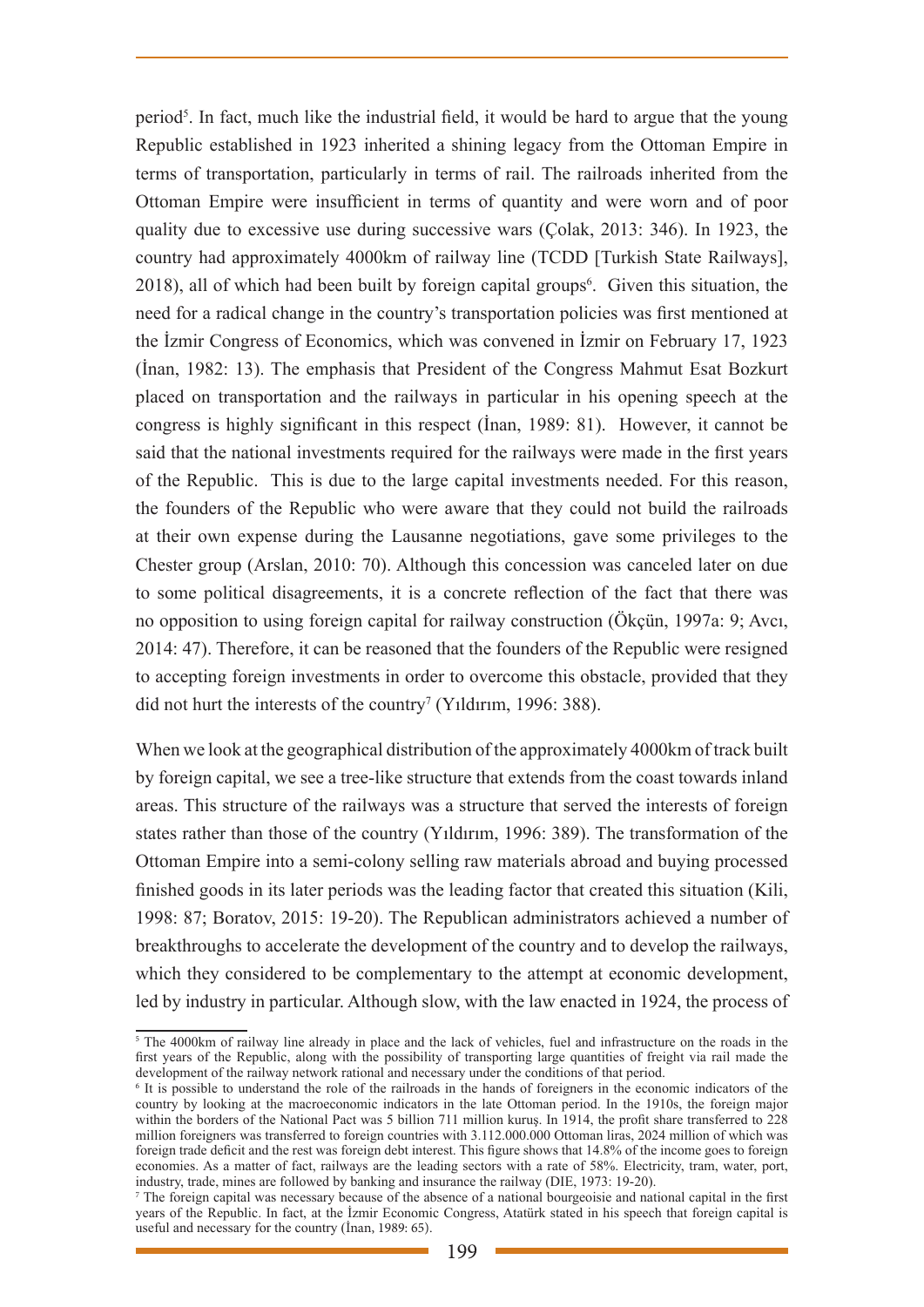nationalizing the railways was initiated (TBMM [Grand National Assembly of Turkey], 1942). After the 1930s, state-owned railway construction continued to accelerate (Table 6). The move towards nationalizing the railways demonstrated itself not only through the nationalization of foreign-owned lines, but also through the encouragement given to Turkish engineers and capitalists to construct new lines. Treasury bonds were issued for the Ergani and Diyarbakır line and the Sivas-Erzurum line in 1933 and 1934 respectively and for the first time the construction of the 690km Sivas-Erzurum line and the Malatya-Çetinkaya line was contracted to a Turkish company (Yıldırım, 2010: 93).

In the period between 1923 and 1938 it is noted that two important issues were considered during the foundation of the construction of the railways. While the first consists of concerns in relation to military purposes, the other relates to relieving the distribution of products manufactured in the country. In particular, the idea of connecting production centers to consumption centers and consumption centers to production centers within a country is the instrumental building block of economic balance (Avcı, 2014: 49). Completion of the construction of lines such as the Ankara-Zonguldak, Fevzipaşa-Diyarbakır and Samsun-Sivas lines is evidence of this. In addition, junction lines were built for the Kütahya-Balıkesir, Afyon-Karakuyu and Malatya-Çetinkaya lines (Yıldırım, 1996, s. 394). Hence, when assessed on a macro scale, the structure that was left by the Ottoman Empire and characterized by lines extending from the coast towards inland areas was changed in line with national interests. Under the railway construction process that began in 1924 with the first nationalization taking place in 1928, 3387km of track owned by foreign capital had been nationalized by 1938<sup>8</sup>. 42,515,486 Turkish lira was spent on the 3387km of railway lines and another 2815km railway line was constructed with a 341,599,424 Turkish lira investment (Yıldırım, 1993: 192-218). Both the maintenance and repair of the existing railways and the addition of new routes contributed greatly to the development of industry.

Indeed, a close relationship between the distribution of industry throughout the country and the railway network is observed in the early periods of the Republic. Especially in the Ottoman period, the areas where the existing railway lines were located overlapped to a great extent with the areas where the first industrial facilities emerged. In cities such as Uşak, Isparta, Eskişehir, İzmit and Adana where the first industrial facilities were established, there was already a railway network dating from the Ottoman period. In

<sup>&</sup>lt;sup>8</sup> Nationalized lines have been added until the 1950s. The introduction of railways in transport policies reinforced the implementation of nationalization policies during the 1923-1950s. The length of nationalized railway lines, which were 3387 km in 1937, reached 3840 km in 1950 (Yıldırım, 2001: 144; Eraslan, 2010: X).

The chronological order of these lines is as follows.

<sup>1928…….</sup>Anadolu Railway, Mersin-Tarsus-Adana Railways and Haydarpasa Port and Quay

<sup>1931…….</sup>Mudanya-Bursa Railroad

<sup>1933…….</sup>Samsun-Çarşama Railway

<sup>1934…….</sup>İzmir-Town and Temdidi Railways

<sup>1935…….</sup>İzmir-Aydın Railway

<sup>1936 .......</sup>Orient Railways

<sup>1941…….</sup>Ilica-Palamutluk Railways

<sup>1948…….</sup>Bağdat Railways (Yıldırım, 2001: 125-144).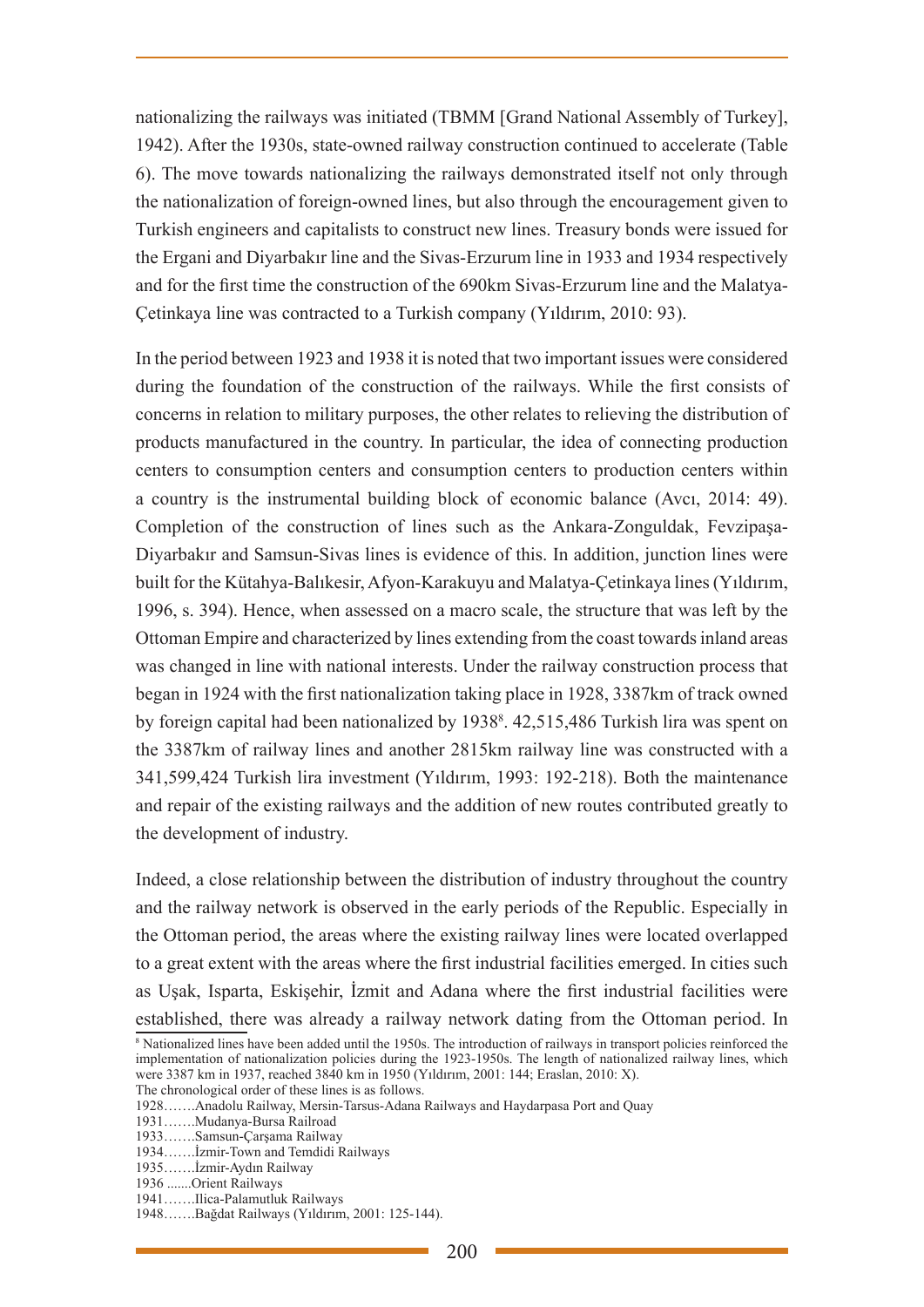this period, the existing railways were the most actively used transportation network and they contributed greatly to the development of industry.

Table 6. Railways whose construction was initiated by the state between 1923 and 1938 in chronological order

| 1924Ankara-Sivas: Samsun-Sivas: Fevzipasa-Divarbakır               |
|--------------------------------------------------------------------|
| 1925Kütahya-Balıkesir; Filyos-Irmak                                |
| 1926Ulukışla-Kayseri                                               |
| 1933Yolcatı-Elazığ; Afyon-Burdur; Sivas-Erzurum; Malatya-Cetinkaya |
| 1934Bozanönü-Isparta                                               |
| 1937Diyarbakır-Kurtulan                                            |

When we look at the geographical distribution of the large-scale factories established under Atatürk, it is understood that the Marmara Region had a 36% share (22 in quantity) compared to other regions in the country. Making up some of this share, İstanbul maintained the steps it had taken towards industrialization in the last period of the Ottoman Empire under Atatürk as well. Fifteen of the 22 factories (68%) that were put into service in the Marmara Region under Atatürk were established in İstanbul. The Marmara Region was followed by Central Anatolia, the Black Sea Region, the Mediterranean Region, Eastern Anatolia, the Aegean Region and Southeastern Anatolia with shares of 27% (17), 11% (7), 10% (6), 8%, 6% (4) and 2% (1) respectively (Table 2 and Map 1). Map 1 clearly shows that the most important factor in this distribution was the railways. However, the most concrete expression of the way in which distribution affected the establishment of industrial facilities is the fact that industry, which was the core dynamic of development in the 20th century, is still not evenly distributed within the country due to the conditions of that period. Although this situation arose from necessity, it is one of the main factors that enabled the regional disparities symbolized by the establishment of the Republic to intensively continue into the future in Turkey.



Map 1. Industrial facilities whose foundations were laid and which entered into operation under Atatürk (railway lines present up until 1950 are shown).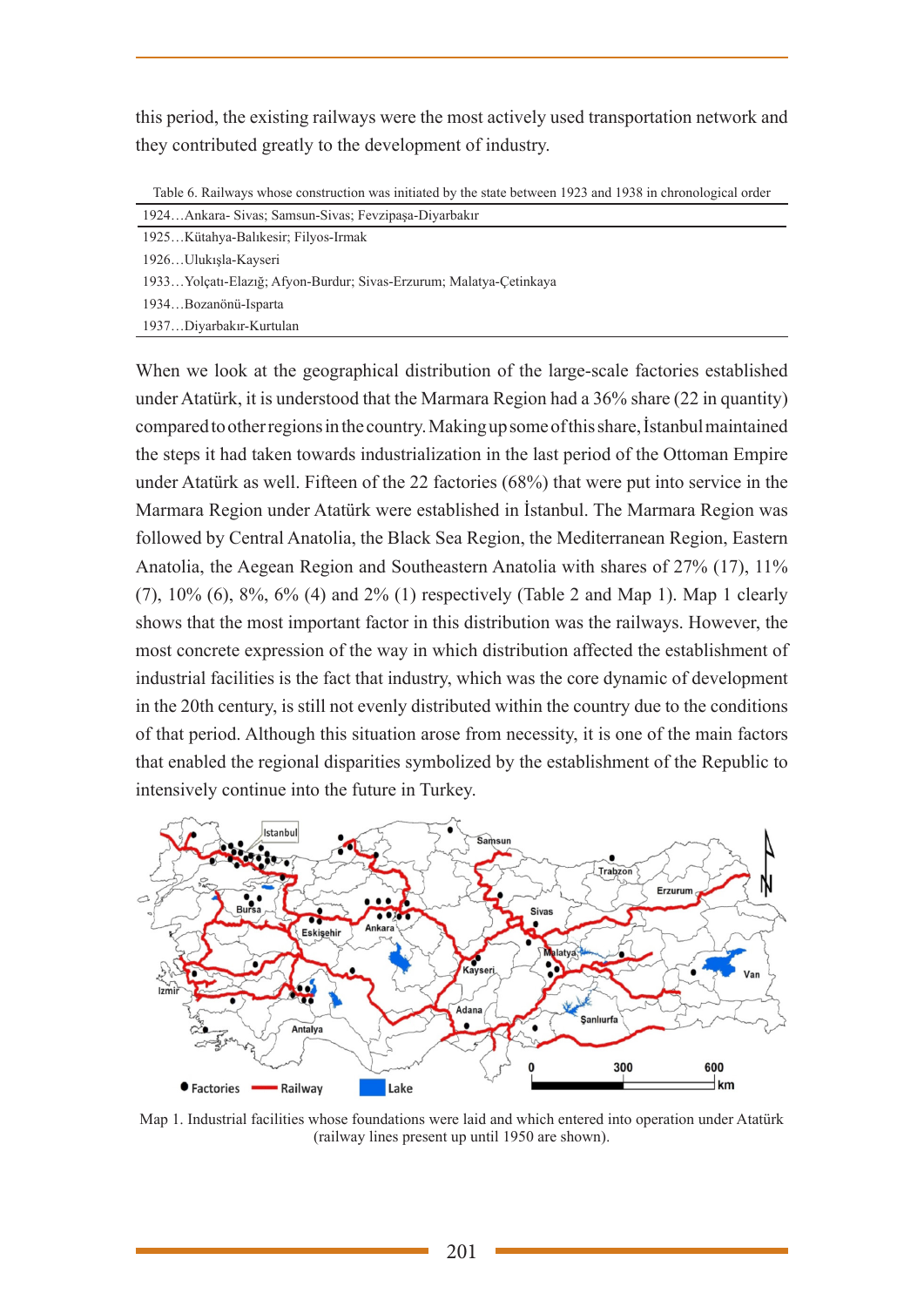The first element of industrialization in the statist development model of the Republican era was the concern for distributing the development geographically. The goal of the administrators of the young Republic was to spread industry across the country through the 1st and 2nd industrial plans. The industrial facilities that were established and planned to be established are evidence of this<sup>9</sup>. Artificial silk (Gemlik), semi-coke (Zonguldak) and rose oil (Isparta) plants in the chemical industry, ceramic (Kütahya) and iron (Karabük) plants in land-based industry, paper and cellulose factories (İzmit), sulfur plants (Keçiborlu), and cotton weaving mills (Bakırköy, Kayseri) can all be provided as examples of the industrial facilities established under the 1st Five-Year Industrial Plan (İnan, 1972: 15). Sümerbank was established in order to facilitate the management of these factories. Sümerbank played an important role not only in the establishment of these factories, but also in the management and operation of the industrial facilities left over from the Ottoman Empire.

### **Conclusion**

It is difficult to say that the desired level of success was achieved in the 1923-1929 period in industry, the branch of the economy most supported by the Republican administrators due to its critical role in the country's development. It is possible to compare the industry between this period and the industry in the Ottoman Empire. 1913-1915 and 1927 industrial censuses reveal the failure of this period in a more concrete way. The rate of food, leather and fabric in the manufacturing industry was 88% in 1913 and 87% in 1927. Thus, it is difficult to say that in the period of liberal industrialization in the period 1923-1929 the Republic differed considerably from the Ottoman by quantitative and structural terms (Boratov, 2015: 52). Due to the private sector's failure in the industrial field and the impact of the Great Depression that broke out in 1929, the state made some variations in its preferences with respect to its industrialization initiatives. In this period, which was referred to as the state-centric industrialization period of the Republic, the 1st and 2nd Five-Year Industrial Plans were prepared and new institutions and organizations were created to support these plans.

It has been observed that the foundations of cartridge, ammunitions, aircraft and weapons factories were laid in the first period of the Turkish Republic and they entered

<sup>9</sup> The Minister of Economy of the period, Celal Bayar, provided clarification for the dissemination of industry throughout the country during a discussion on Law No. 3003 in parliament, with the following statements: *"The circumstances (conditions) for the establishment of factories are different. If we leave this to its natural course, they will remain on the edge of our shores nestling in like turtles, seeking the most convenient conditions for their personal interests rather than national ones as they should under a liberal system. In exceptional cases, for example if mobilization is needed, we will not have a single factory that can supply the needs of Central Anatolia and if we establish a factory*  without providing protection, it will not survive. There have been a large amount of applications to the Ministry of *Economy. Not one of them has come and established a factory at a location designated by the state. However, we are establishing factories in Ereğli and Kayseri. We are establishing factories in Nazilli. If we had established them in <i>İzmir, for example, of course, they would have generated a lot of revenue. But I have to go to Nazilli. If we had built the Ereğli factory closer to the shore, it would have been more profitable like the factories on the shore. But I have to* 

*state my preference for Ereğli."*(Kuruç, 1993).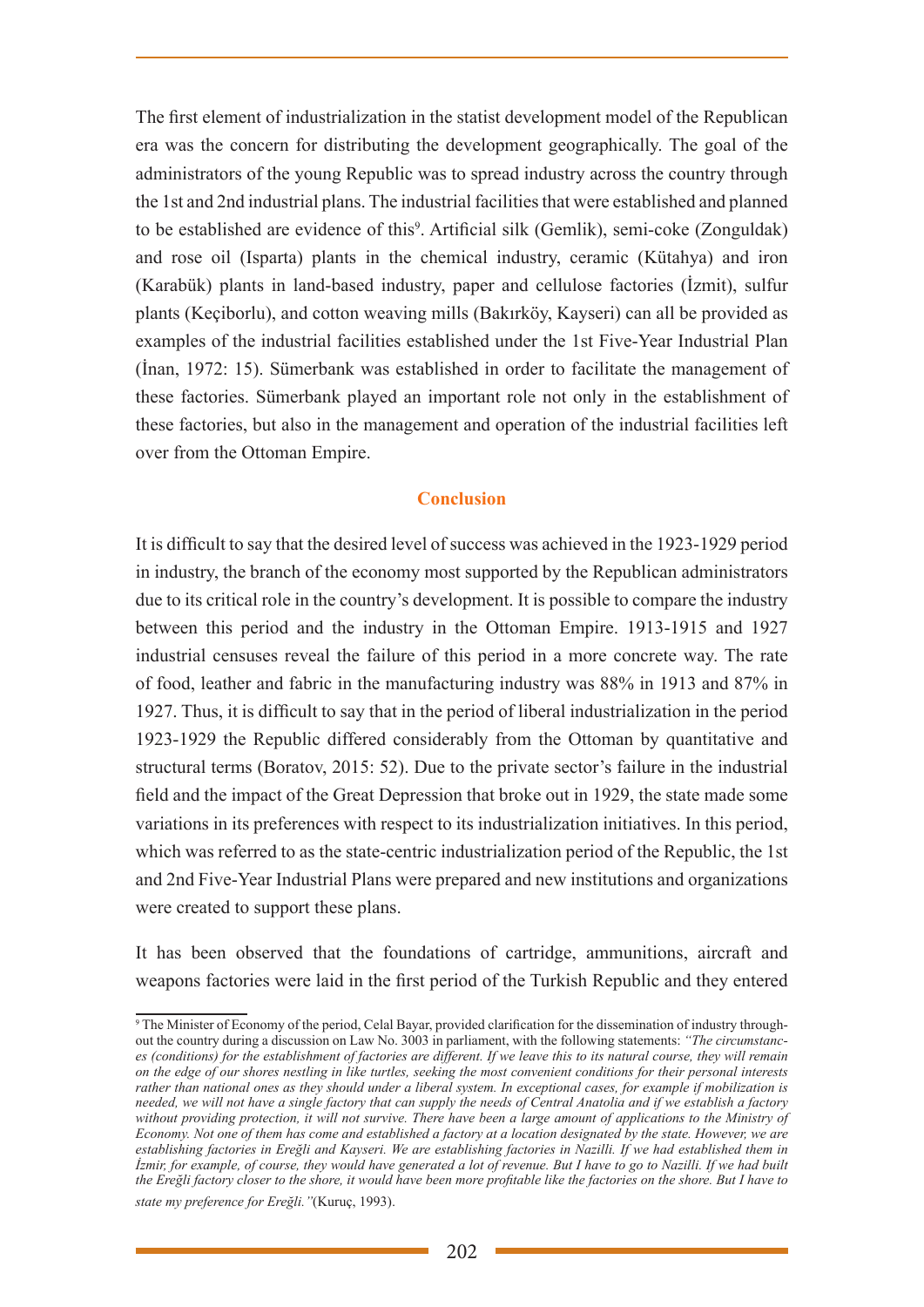into operation. This means that in the early years, the elimination of issues that could arise from security problems was seen as a priority. The security element was also taken into consideration in the selection of locations for such factories and therefore the cities of Ankara and Kırıkkale in the Central Anatolia Region were preferred. This continued in the following periods and indeed, the same policy is being followed today.

In the early periods of the Republic, we see that military-based facilities were followed by agricultural and land-based industrial facilities. It is possible to say that these facilities were preferred due to their low cost and more basic technological infrastructure, ease of raw material supply, and their attributes that increased agricultural production. The geographical distribution of these facilities in Turkey was also more balanced because of the advantages in establishing them. Furthermore, for the Republic of Turkey that lacked a sufficient level of public and private capital, such investments stemmed from a necessity. Therefore, 49% of the industrial facilities shown in Table 1 and Map 1 are industrial facilities based on agriculture, weaving or land industries. We see that there were significant numbers of sugar, alcoholic beverage, cigarette and cement factories. The establishment of banks that could extend loans and increases in public and private capital over time led to the establishment of mining and heavy industry facilities. However, sea or rail transportation infrastructure is imperative for the development of heavy industry. Therefore, great importance was attached to railway transportation in the early periods of the Republic. In parallel to the development of the rail network, we also see the development of mining and heavy industry facilities in Turkey over time, primarily in Zonguldak and Karabük. Zonguldak Kömür (coal), which was opened in 1935 and Karabük Demir Çelik (iron and steel) and Divriği Demir İşletmeleri (iron enterprises) opened in 1939 were the most significant of these. This is concrete evidence that the new Republic of Turkey placed industry at the core of its industrial development.

Industrial plants in the Republican era were distributed unevenly across Turkey mainly because of their selection based on proximity to the railways and centricity. This was due to necessity rather than the economic policies pursued. However, this situation can also be seen in the last period of the Ottoman Empire. As a matter of fact, in the survey conducted by the Party of Union and Progress, it is seen that industry was concentrated significantly in the west and in certain cities, primarily İstanbul and İzmir. Therefore, this distribution from the Ottoman Period continued in the first years of the Republic and has continued into the present.

In conclusion, it can be said that the Republic of Turkey, which was founded in 1923, underwent periodical changes in its economic policies. Liberal policies were followed until 1929, but after 1932 the state assumed a more active role in an economic sense. Various institutions were created for the development of industry, laws were enacted and great importance was attached to railway transportation. Despite all these efforts, the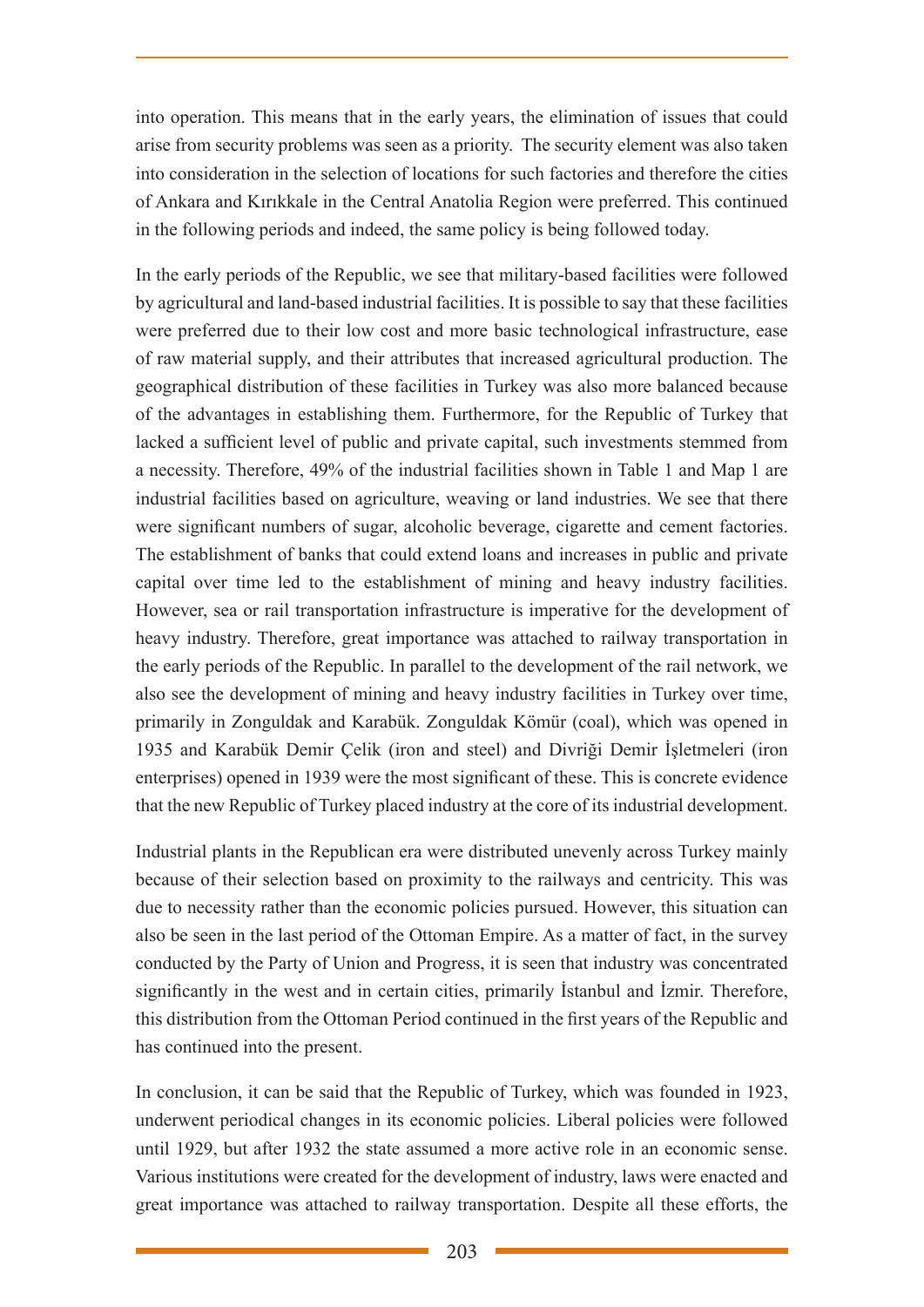lack of capital, sufficient know-how and technological infrastructure, the insufficiency of the transportation networks, and economic crises and tensions in the world caused the developments in industry in the first years of the Republic to remain below the target. In addition, the gradual development of the railway network and its uneven distribution across the country caused an imbalance in the geographical distribution of industry and led to it clustering in certain areas close to metropolitan cities and railway lines.

#### **References**

- Aktan, O. H. (1998). Atatürk'ün Ekonomi Politikası: Ulusal Bağımsızlık ve Ekonomik Bağımsızlık, *Hacettepe Üniversitesi Edebiyat FakÜltesi Dergisi Cumhuriyetimizin 75. Yılı Özel Sayısı*, 29-36.
- Ardel, A. (1943). Cumhuriyet Devrinde Endüstri, *Türk Coğrafya Dergisi*, 3-4, 316-351.
- Arslan, M. (2010). Milli Mücadele Tarihimizde Demiryolları ve Demiryolcular. M. Arslan içinde, Cumhuriyet Döneminde Demiryolları Sempozyumu (s. 47-82). Ankara: Atatürk Kültür, Dil ve Tarih Yüksek Kurumu Atatürk Araştırma Merkezi.
- Asiliskender, B. (2009). Cumhuriyet Sonrası Kalkınma Hareketi Olarak Sanayileşme ve Mekânsal Değişim, *Türkiye Araştırmaları Literatür Dergisi*, *7(13),* 153-169.
- Avcı, M. (2014). Atatürk Dönemi Demiryolu Politikası, *Ankara Üniversitesi Türk İnkılâp Tarihi Enstitüsü Atatürk Yolu Dergisi*, (54), 39-58.
- Avcı, S. (2000). Türkiye'nin Ekonomi Politikaları ve Coğrafi Sonuçları, *Coğrafya Dergisi,* (8), 29-70.
- Boratov, K. (2006). *Türkiyede Devletçilik* . İmge Kitabevi. Ankara
- Boratov, K. (2015). *Türkiye İktisat Tarihi 1908-2009*. İmge Kitabevi. Ankara
- Clark, E. (1974). The Ottoman Industrial Revolution, *International Journal of Middle East Studies, 1*(5), 65-76.
- Çolak, F. (2013). Atatürk Dönemi'nde Türkiye Cumhuriyeti'nin Ulaşım Politikasına Genel Bir Bakış, *Turkish Studies*, *8(2),* 345-364.
- DİE (Devlet İstatistik Enstitüsü). (1973). *Türkiye'de Toplumsal ve Ekonomik Gelişmenin 50 Yılı,* Devlet İstatistik Enstitüsü Yayınları, Ankara.
- Eraslan, C. (2010). Sunuş. M. Arslan içinde, Cumhuriyet Döneminde Demiryolları Sempozyumu (s. IX-XI). Ankara: Atatürk Kültür, Dil ve Tarih Yüksek Kurumu Atatürk Araştırma Merkezi.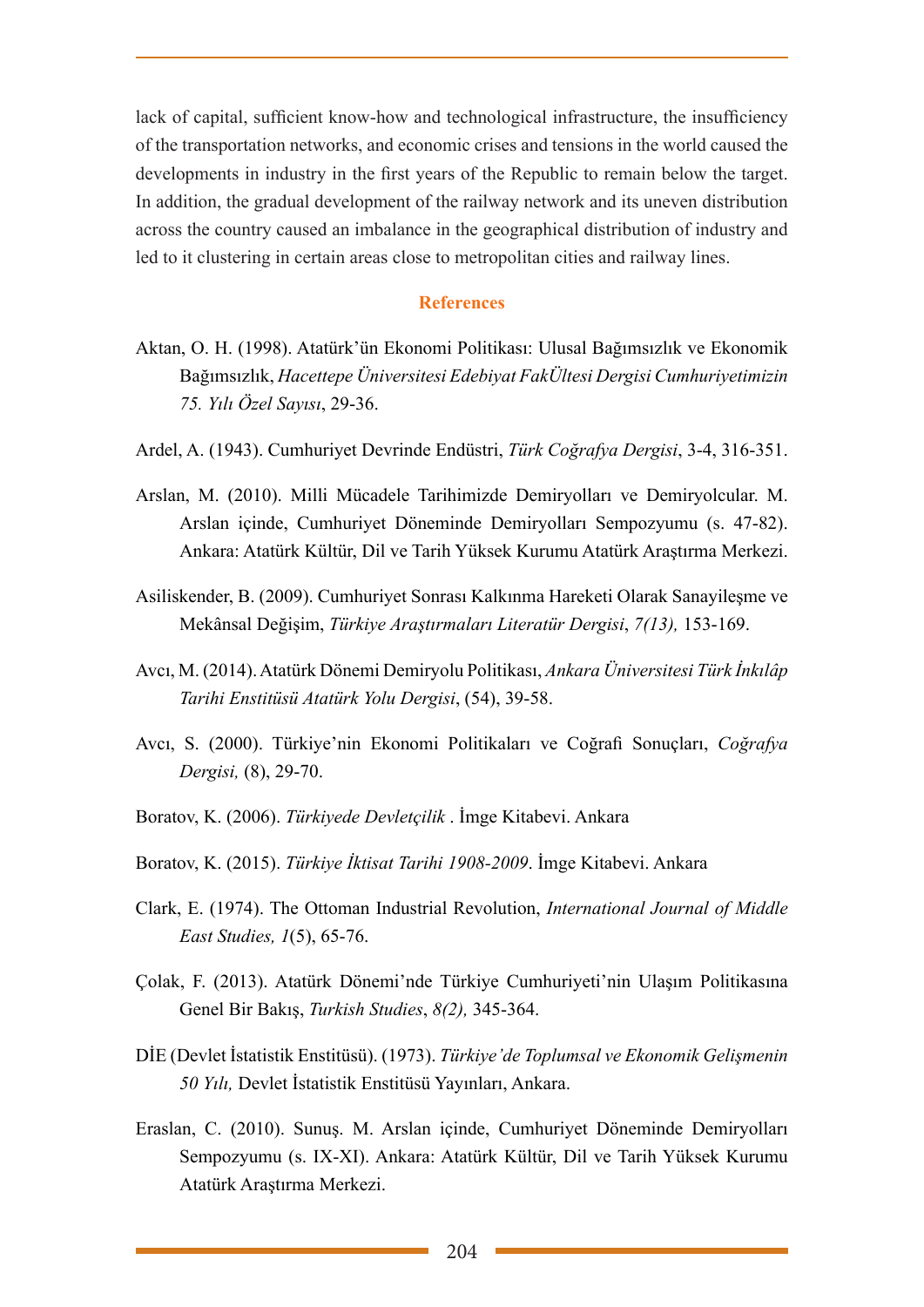- İlkin, A. (1981). Atatürk Döneminde Sanayi Politikası, *Atatürk Döneminde Türkiye Ekonomisi Semineri* (s. 88-113), Yapı ve Kredi Bankası Yayınları, Ankara.
- İnan, A. (1972). *Devletçilik İlkesi ve Türkiye Cumhuriyeti'nin Birinci Sanayi Planı-1933,* Türk Tarih Kurumu Yayınları, Ankara.
- İnan, A. (1982). *Türkiye Cumhuriyeti'nin II. Sanayi Planı-1936,* Türk Tarih Kurumu Yayınları, Ankara.
- İnan, A. (1989). İzmir İktisat Kongresi 17 Şubat- 4 Mart 1923, Türk Tarih Kurumu Basımevi, Ankara.
- Kasalak, K. (2012). Teşvik-i Sanayi Kanunları ve Türkiye'de Sanayileşmeye Etkileri, *SDÜ Fen Edebiyat Fakültesi Sosyal Bilimler Dergisi*(27), 65-79.
- Kepenek, Y. (1983). Türkiye'nin Sanayileşme Süreçleri. *Cumhuriyet Dönemi Türkiye Ansiklopedisi, 7*, 1760-1796.
- Keyder, Ç. (1993). *Dünya Ekonomisi İçinde Türkiye*, Yurt Yayınları, İstanbul.
- Kili, S. (1998). *Atatürk Devrimi Bir Çağdaşlaşma Modeli*. Türkiye İş Bankası Kültür Yayınları, Ankara.
- Köymen, O. (1967). İngiliz-Türk İlişkileri Üzerinde Karşılaştırmalı bir Çalışma: 1830- 1879 ve 1919-1938), Strathclyde (Glasgow) Ekonomi Bölümüne Sunulmuş Basılmamış Doktora Tezi.
- Kuruç, B. (1993). *Belgelerle Türkiye İktisat Politikası (1929-1932) 1.Cilt,* AÜSBF Yayını, Ankara.
- Ökçün, G. (1997a). *Türkiye İktisat Kongresi 1923- İzmir Haberler-Belgeler- Yorumlar Bütün Eserleri-4*, Sermaye Piyasası Kurulu Yayınları, Ankara.
- Ökçün, G. (1997b). *Osmanlı Sanayii 1913, 1915 Yılları Sanayi İstatistikleri*. T.C. Başbakanlık Devlet İstatistik Enstitüsü, Ankara.
- Pamuk, Ş. (2007). Osmanlıdan Cumhuriyete Küreselleşme, İktisat Politikaları ve Büyüme. Türkiye İş Bankası Kültür Yayınları, Ankara.
- Sönmez, M. (2004). Türkiye Ekonomisinin 80 Yılı, İstanbul Ticaret Odası Yayınları, İstanbul.